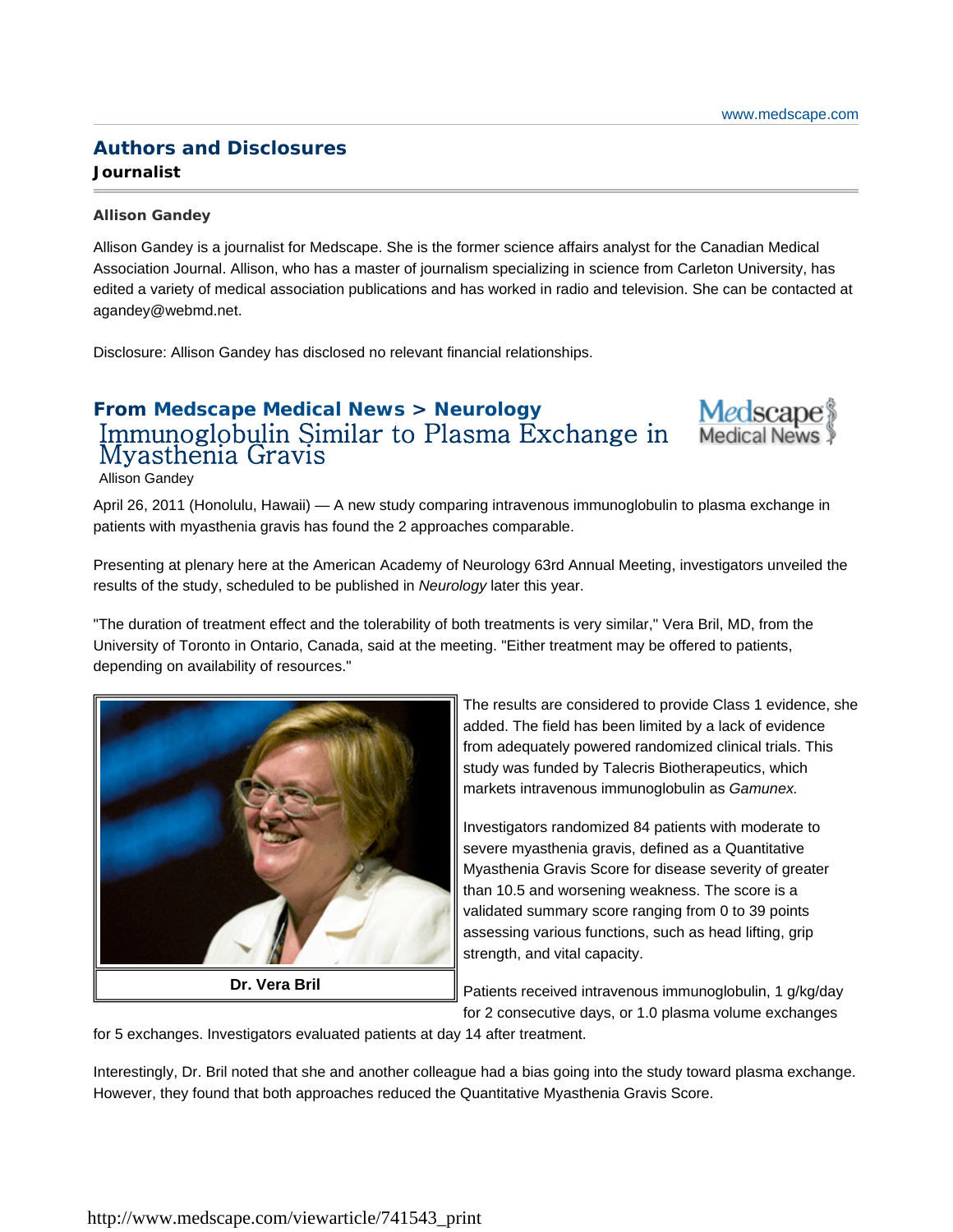A difference of 5 points was required between treatments to conclude one was superior to the other, but the decline between groups did not reach that threshold, Dr. Bril said.

| $\mathsf{\ Change}$                             |                | ∥Immunoglobulin∥Plasma Exchange∥ <i>P</i> Value∥ |      |
|-------------------------------------------------|----------------|--------------------------------------------------|------|
| Baseline score                                  | $14.2 \pm 4.0$ | $14.4 \pm 3.8$                                   | l.83 |
| Change from day 0 to $14 \parallel 3.2 \pm 4.1$ |                | $14.7 \pm 4.9$                                   | .13  |

**Table 1. Change in Quantitative Myasthenia Gravis Score for Disease Severity**

Patients were considered responders if their score improved by 3.5 points or more. When they limited consideration to responders, the difference again was not significant between groups. "If you do a numbers needed to treat on this, you'd need to treat 14 people to find 1 person who might do better with" plasma exchange vs intravenous immunoglobulin, she noted.

### **Table 2. Responders**

| Percentage $\parallel$ 51 | 57 | . .50 |
|---------------------------|----|-------|

### **Table 3. Postintervention Status at Day 14**

|             |    | ∥Outcome    Immunoglobulin    Plasma Exchange    P Value |    |
|-------------|----|----------------------------------------------------------|----|
| Improved 69 |    | 65                                                       | 74 |
| Stable      | 10 | 31                                                       |    |
| Worse       | 17 |                                                          | 10 |

"The dropout rate was the same in both treatment arms, and both treatments were well tolerated," Dr. Bril said. In all, 15 patients withdrew — 10 patients receiving immunoglobulin therapy and 9 receiving plasma exchange.

"It's hard to think that one of these treatments had a better and longer-lasting effect than the other given this disposition of patients," she noted.

A total of 18 patients needed additional treatment after day 14 — 10 of these were receiving immunoglobulin therapy and 8 were receiving plasma exchange.

Dr. Bril pointed out that patients with greater baseline disease severity had a greater response to therapy (*P* = .005). The presence of antiacetylcholine receptor antibody also predicted a better response (*P* < .001).

The most common adverse events with immunoglobulin therapy were headache, nausea, vomiting, fever, and chills. For plasma exchange, vasospasm was seen, as well as citrate reactions, she noted. "One patient had an episode of heart failure that was thought not related to treatment, and 1 patient had a myocardial infarction that was thought possibly related to treatment," she added.